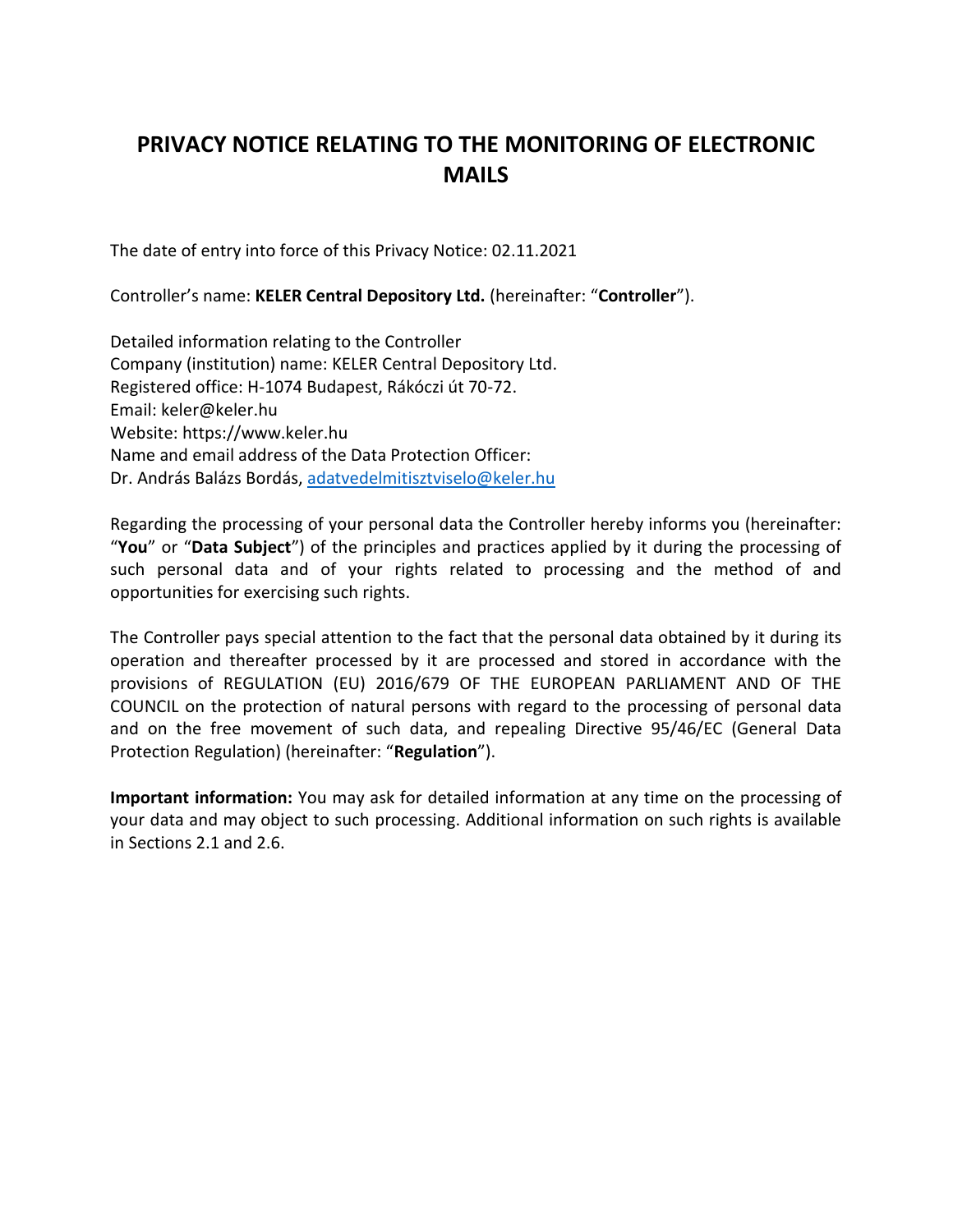# **1. YOUR DATA ARE PROCESSED IN THE FOLLOWING CASES**

## **1.1. PROCESSING RELATED TO THE MONITORING OF ELECTRONIC MAILING FOR SECURITY PURPOSES**

*Processed data:* every electronic mail sent to or from the Controller's email addresses.

*The purpose of processing:* the protection of the IT system, protection of payment, banking and securities secrets, protection of property, and to this end, the monitorability of the electronic mail traffic.

*Legal basis for processing:* the Controller's legitimate interest, point (f) of Article (6)1 of the Regulation.

*Description of the Controller's legitimate interest (if the legal basis is legitimate interest):* protection of payment, banking and securities secrets, protection of the security of the IT system.

### *Duration of processing:* five years.

*Is the Data Subject obliged to provide the data? Is the provision of personal data a statutory or contractual requirement? What are the possible consequences of the failure to provide such data for You?:* the Data Subject is not subject to any obligation; he or she sends the data voluntarily in his or her email. The refusal to provide data is not applicable here.

*Where data have not been obtained from the Data Subject, the source of personal data (are the data obtained from a publicly available source?):* the sender of the email (who, regarding certain data, is not the data subject in several cases).

### *Recipients, categories of recipients if there is data transfer:*

the data centres of KELER Group (email storage providers):

Its primary data centre is located in the Dataplex colocation centre (H-1087 Budapest, Asztalos Sándor út 13.).

Its secondary data centre is located at GIRO Zrt. (H-1205 Budapest, Mártonffy u. 27-29.). The Controller sends data outside the organisation only upon the request of authorities.

### *Are the data transferred to countries outside the EU? If yes, the adequacy decision or any other appropriate and suitable safeguard shall be indicated:* no.

*Is automated decision-making applied?:* in the case of mailing the ad hoc checking of content, or in the case of DLP system alert. In the case of incoming content the content is checked also after alert. In the case of suspected abuse, in investigation phase.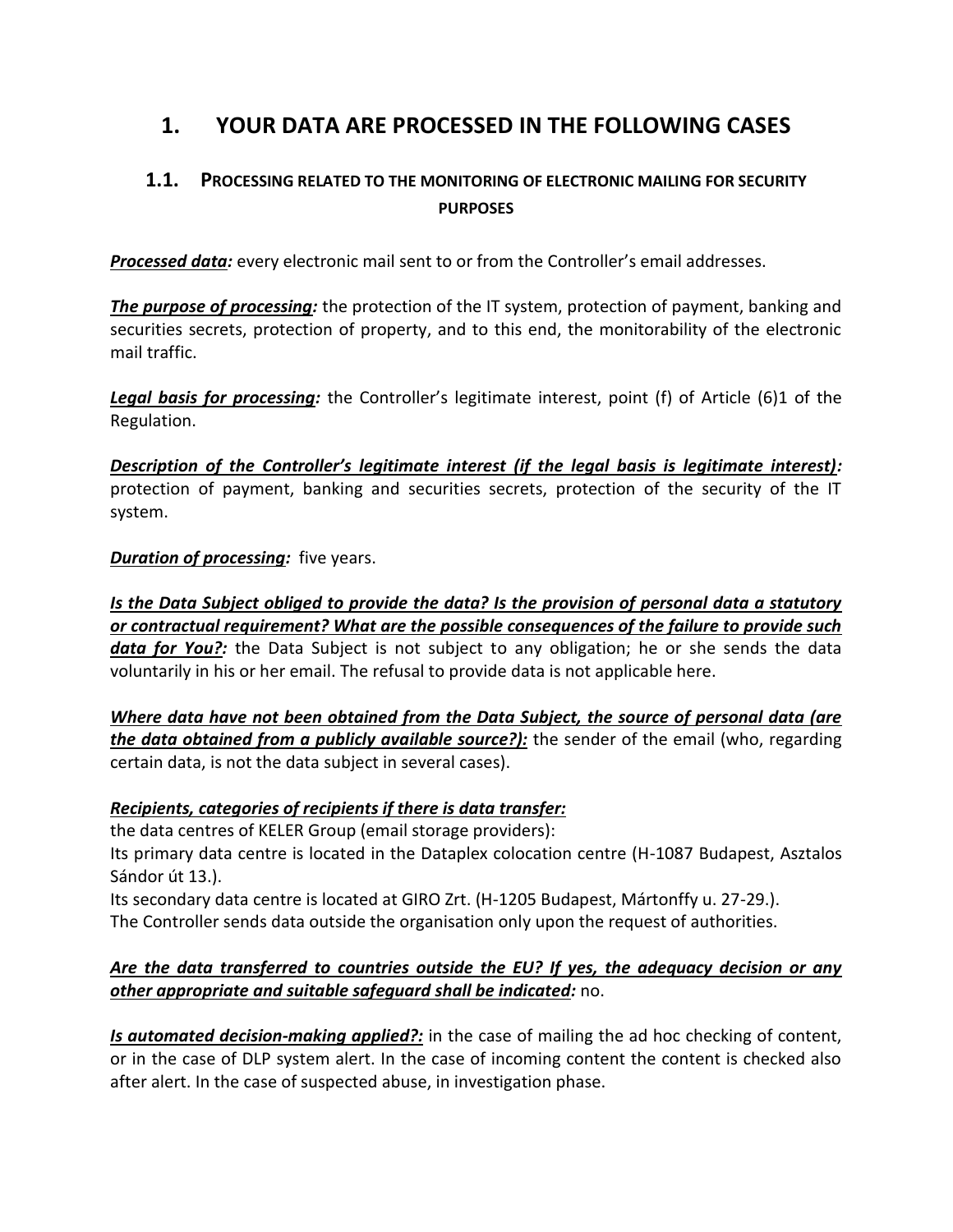**Processors:** support company on an ad hoc basis if troubleshooting is performed in the system concerned.

### *Additional characteristics of processing:*

### The extract of balance of interest test:

During the balance of interest test it was established that, due to the monitoring of the electronic mail traffic, the Controller has a legitimate interest – *also with regard to its scope of activities* – in protecting its IT systems qualifying as key infrastructure by excluding/reducing the risk arising during the use of the email system. Processing has a minor impact on the Data Subject's privacy, which does not exceed the Data Subject's reasonable expectations. As processing is necessary for the purposes of the legitimate interests pursued by the Controller and such interests are not overridden by the interests or fundamental rights and freedoms of the Data Subject which require protection of personal data, the data specified above may be processed by the Controller pursuant to point (f) of Article 6(1) of the GDPR.

# **2. YOUR RIGHTS AND AVAILABLE LEGAL REMEDIES**

In relation to the above processing activities You as a data subject are entitled to the following rights and may enforce such rights as follows:

You are entitled, at any time, to request information regarding the data relating to You and processed by the Controller, to request the rectification, erasure and blocking of your data recorded and have the incomplete data completed, to exercise the right to data portability and of access to your personal data and to object to the processing of your personal data.

You may submit your request for exercising the rights specified in the previous paragraph primarily to the Data Protection Officer.

### **2.1. INFORMATION AND ACCESS TO PERSONAL DATA**

Via the contact details set out in the above section, You may request the following information in writing from the Controller as to the processing performed by it:

- what personal data are processed,
- the legal basis for processing,
- the purpose of processing,
- the source of data,
- the duration of processing,
- to whom, when, based on what law, to which personal data the Controller provided access or to whom it transferred the personal data.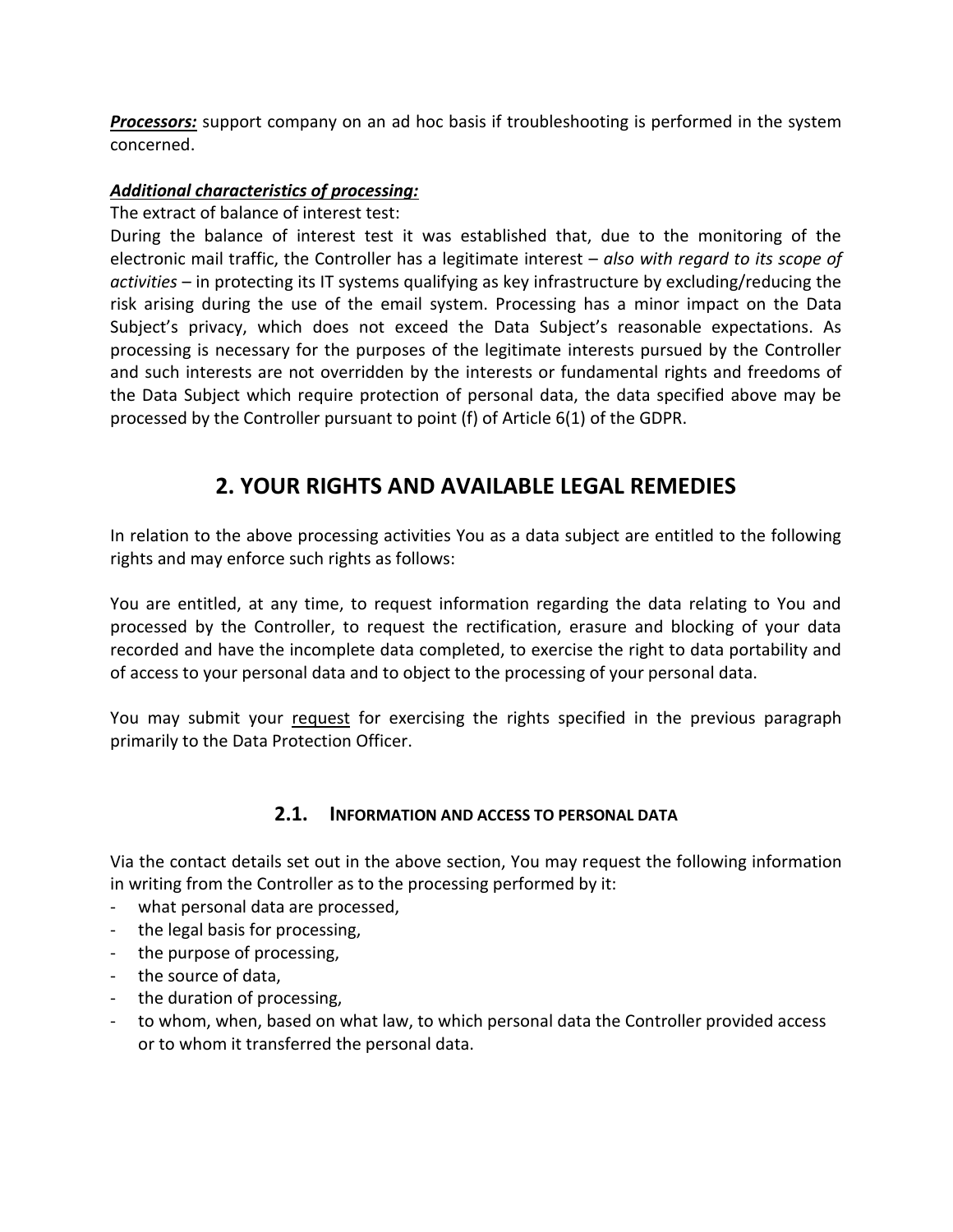The Controller makes the data available to You in a commonly used electronic format unless You request the data in writing in a printed form. The Controller will not provide verbal information either via phone or in person.

The Controller provides you with the copy of personal data (in person at the Customer Service) free of charge for the first time. For additional copies requested by You, the Controller may charge a reasonable fee based on administrative costs. If You request the copy in electronic format, the Controller will provide You with the information via email in a commonly used electronic format unless otherwise requested by You.

If, after being informed, You do not agree with the processing and the accuracy of the data processed, as per those set out in this Section 2 You are entitled to request the rectification, completion or erasure of the personal data relating to You, the restriction of processing thereof and to object to the processing of such personal data, or to initiate the proceedings set out in Section 2.10.

## **2.2. THE RIGHT TO RECTIFICATION OF THE PERSONAL DATA PROCESSED AND TO HAVE SUCH DATA COMPLETED**

Upon your written request the Controller shall, without undue delay, rectify the inaccurate personal data indicated by You, and complete the incomplete data with the content indicated by You. The Controller shall communicate any rectification or completion of personal data to each recipient to whom the personal data have been disclosed, unless this proves impossible or involves disproportionate effort. The Controller shall inform You about the data of those recipients if You request it in writing.

### **2.3. RIGHT TO RESTRICTION OF PROCESSING**

By submitting a written request You shall have the right to obtain from the Controller restriction of processing if

- the accuracy of the personal data is contested by You, for a period enabling the Controller to verify the accuracy of the personal data,
- the processing is unlawful and You oppose the erasure of the personal data and request the restriction of their use instead,
- the Controller no longer needs the personal data for the purposes of the processing, but they are required by You for the establishment, exercise or defence of legal claims,
- You object to processing pending the verification whether the legitimate interests of the Controller override your rights to protect your personal data.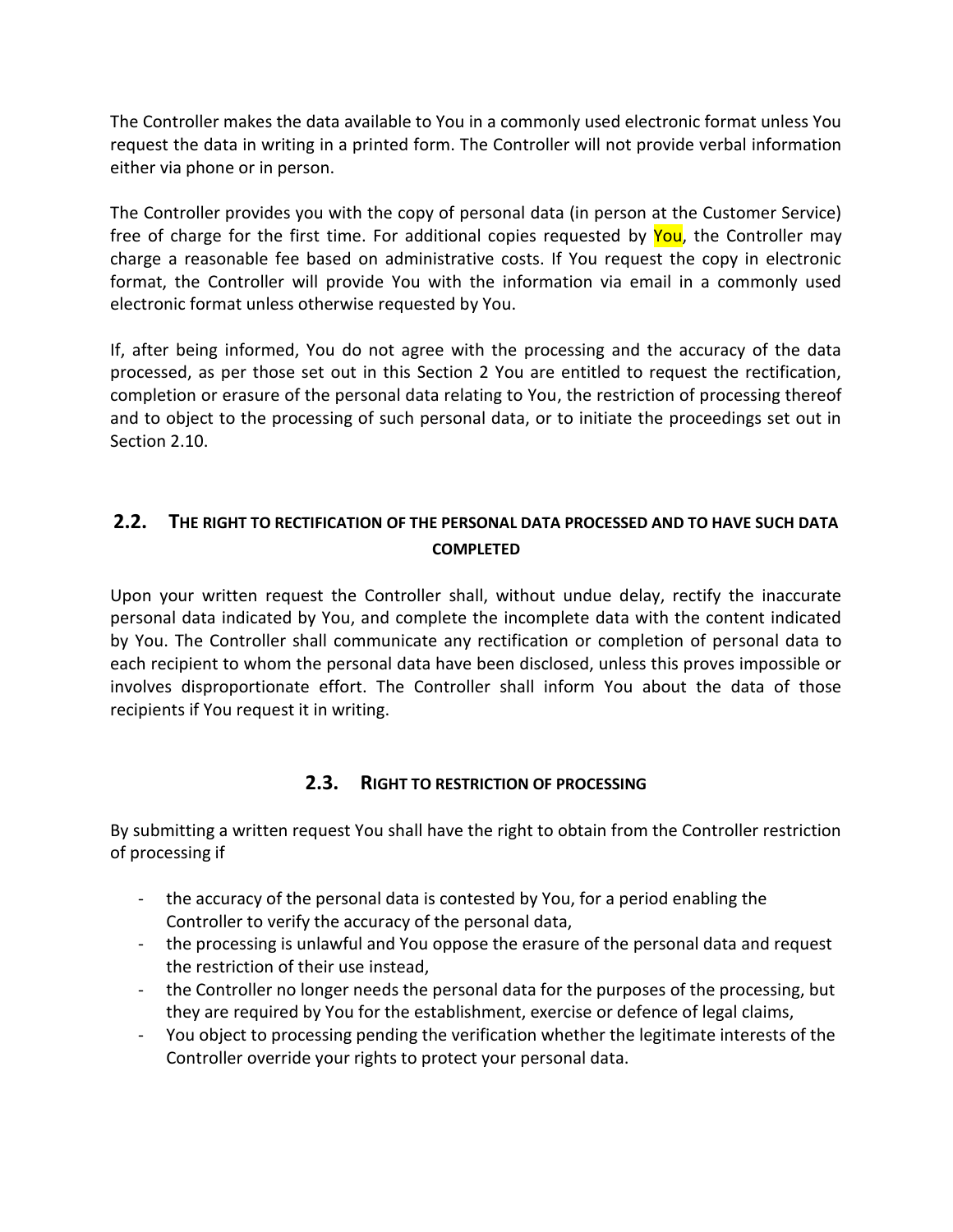Personal data subject to restriction shall, with the exception of storage, only be processed during such period with your consent or for the establishment, exercise or defence of legal claims or for the protection of the rights of another natural or legal person or for reasons of important public interest of the Union or of a Member State. You will be informed by the Controller before the restriction of processing is lifted.

## **2.4. RIGHT TO ERASURE ("RIGHT TO BE FORGOTTEN")**

You shall have the right to obtain from the Controller the erasure of personal data concerning You without undue delay where one of the following grounds applies:

- a) the personal data are no longer necessary in relation to the purposes for which they were collected or otherwise processed by the Controller;
- b) You withdraw consent on which the processing is based and where there is no other legal ground for the processing;
- c) You object, on grounds relating to your particular situation, to processing, and there are no overriding legitimate grounds for the processing;
- d) You object to processing of personal data concerning You for direct marketing purposes, which includes profiling to the extent that it is related to such direct marketing;
- e) the personal data have been unlawfully processed by the Controller;
- f) the personal data have been collected in relation to the offer of information society services directly to a child.

You shall not be entitled to exercise your right to erasure ("right to be forgotten") to the extent that processing is necessary

- a) for exercising the right of freedom of expression and information;
- b) for reasons of public interest in the area of public health;
- c) for archiving purposes in the public interest, scientific or historical research purposes or statistical purposes insofar as the exercise of the right to erasure would render impossible or seriously impair the achievement of the objectives of that processing;
- d) for the establishment, exercise or defence of legal claims;
- e) for compliance with a legal obligation which requires processing by Union or Member State law to which the Controller is subject or for the performance of a task carried out in the public interest or in the exercise of official authority vested in the Controller.

## **2.5. RIGHT TO DATA PORTABILITY**

If processing is necessary for performing a contract, or is based on your freely given consent and is carried out by automated means, You shall be entitled to obtain the data provided by You to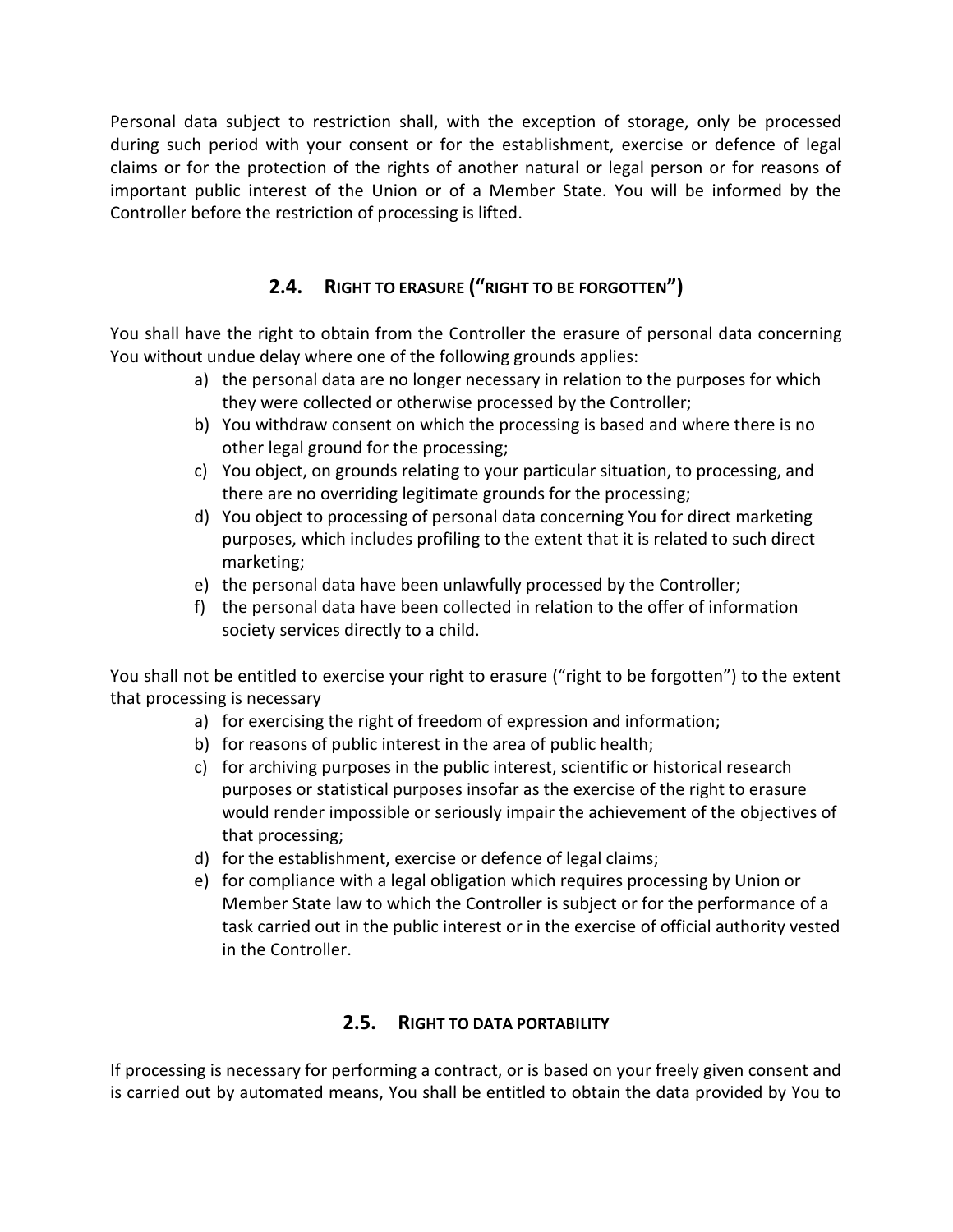the Controller in a machine-readable format. You shall have the right to have the personal data transmitted to another controller, where technically feasible. This right shall only apply to personal data disclosed by You; no other data may be transmitted (e.g. statistics, etc.).

You are allowed to:

- receive the personal data concerning You and available in the Controller's system in a structured, commonly used, machine-readable format,
- to transfer such data to another controller,
- to have the data transmitted directly to another controller, where technically feasible in the Controller's system.

That right shall not apply to processing necessary for the performance of a task carried out in the public interest or in the exercise of official authority vested in the Controller.

The Controller fulfils the request for data portability exclusively upon a written request submitted via email or by post. In order to fulfil the request, it is necessary for the Controller to confirm that actually the person entitled to the right wishes to exercise such right. Within the framework of your right to data portability, You may request portability in relation to the data You provided to the Controller. Exercising the right shall not automatically result in the erasure of the data from the Controller's systems; therefore, You will continue to be registered in the Controller's system even after exercising such right, unless You request the erasure of your data.

### **2.6. OBJECTION TO THE PROCESSING OF PERSONAL DATA**

On grounds relating to your particular situation, You may object to the processing of your personal data by way of a declaration submitted to the Controller if the legal basis for processing is

- public interest as per point (e) of Article (6)1 of the Regulation, or
- legitimate interest as per point (f) of Article (6)1 of the Regulation.

Where personal data are processed for direct marketing purposes, You shall have the right to object at any time to processing of personal data concerning You for such marketing, which includes profiling to the extent that it is related to such direct marketing. In such cases the personal data shall no longer be processed for such purposes.

If the right to object is exercised, the Controller shall no longer process the personal data unless the Controller demonstrates compelling legitimate grounds for the processing which override your interests, rights and freedoms or for the establishment, exercise or defence of legal claims. In relation to establishing whether processing is justified by compelling legitimate grounds, the Controller shall make a decision. It shall inform you of its viewpoint in relation thereto in a written opinion.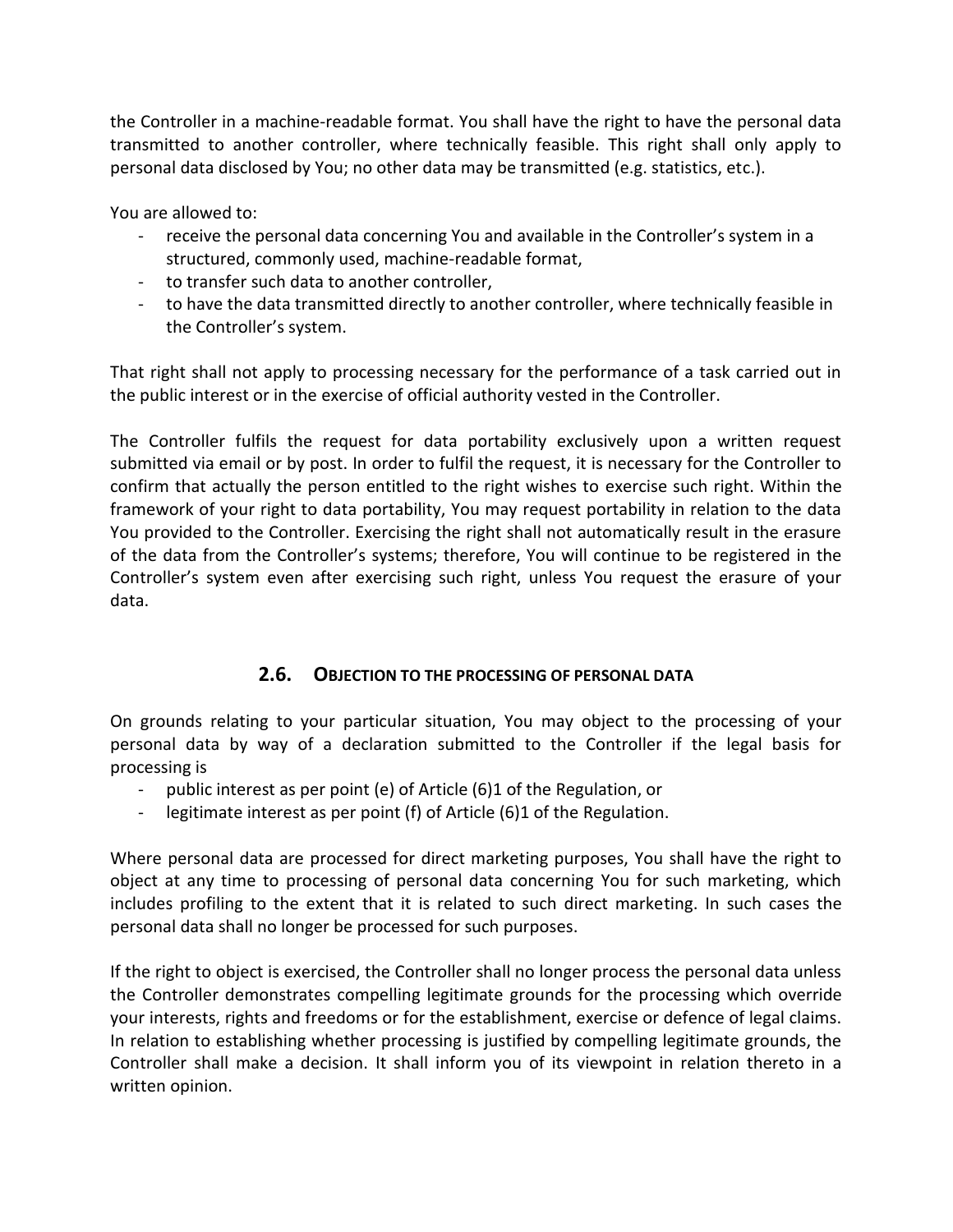You shall be entitled to object to processing in writing (via email or by post).

## **2.7. THE ENFORCEMENT OF RIGHTS OF A DECEASED DATA SUBJECT BY ANOTHER PERSON**

Within five years following the death of the data subject, the person authorised by the deceased person to act or by means of a declaration recorded in an authentic instrument or a private document of full probative value shall be entitled to enforce the rights the deceased person was entitled to enjoy during his or her lifetime, such as the right of access, the right to rectification, erasure, restriction of processing, data portability and to object. If the deceased person made several declarations at the Controller, the person indicated in the declaration made at the later date may enforce such rights.

If the deceased person failed to make such a declaration, the rights the deceased person was entitled to enjoy during his or her lifetime and specified in the previous paragraph may be enforced by the data subject's close relative as per the Civil Code of Hungary within five years following the death of the data subject (if there are several close relatives, the close relative first exercising that right shall be entitled to enforce such rights).

According to point (1) of Section 8:1(1) of the Civil Code of Hungary, the close relative shall mean spouses, direct ascendants, adopted children, stepchildren and foster children, adoptive parents, stepparents, foster parents, brothers and sisters. The close relative of the deceased person shall certify the following:

- the fact and date of the death of the deceased data subject with a death certificate or a court decision, and
- his or her own identity and if necessary, his or her close relative capacity with an authentic instrument.

During the enforcement of the rights, in particular during proceedings vis-á-vis the Controller or before the National Authority for Data Protection and Freedom of Information and the court, the person enforcing the deceased person's rights shall have the rights and obligations the deceased person was entitled to and subject to during his or her lifetime pursuant to the Act on Informational Self-Determination and Freedom of Information and the Regulation.

Upon written request, the Controller shall inform the close relative of the measures taken, unless explicitly prohibited by the deceased person in his or her declaration.

### **2.8. DEADLINE FOR FULFILLING THE REQUEST**

The Controller shall provide information on action taken to You without undue delay and in any event within one month of receipt of the request as per Sections 2.1-2.6. That period may be extended by two further months where necessary, taking into account the complexity and the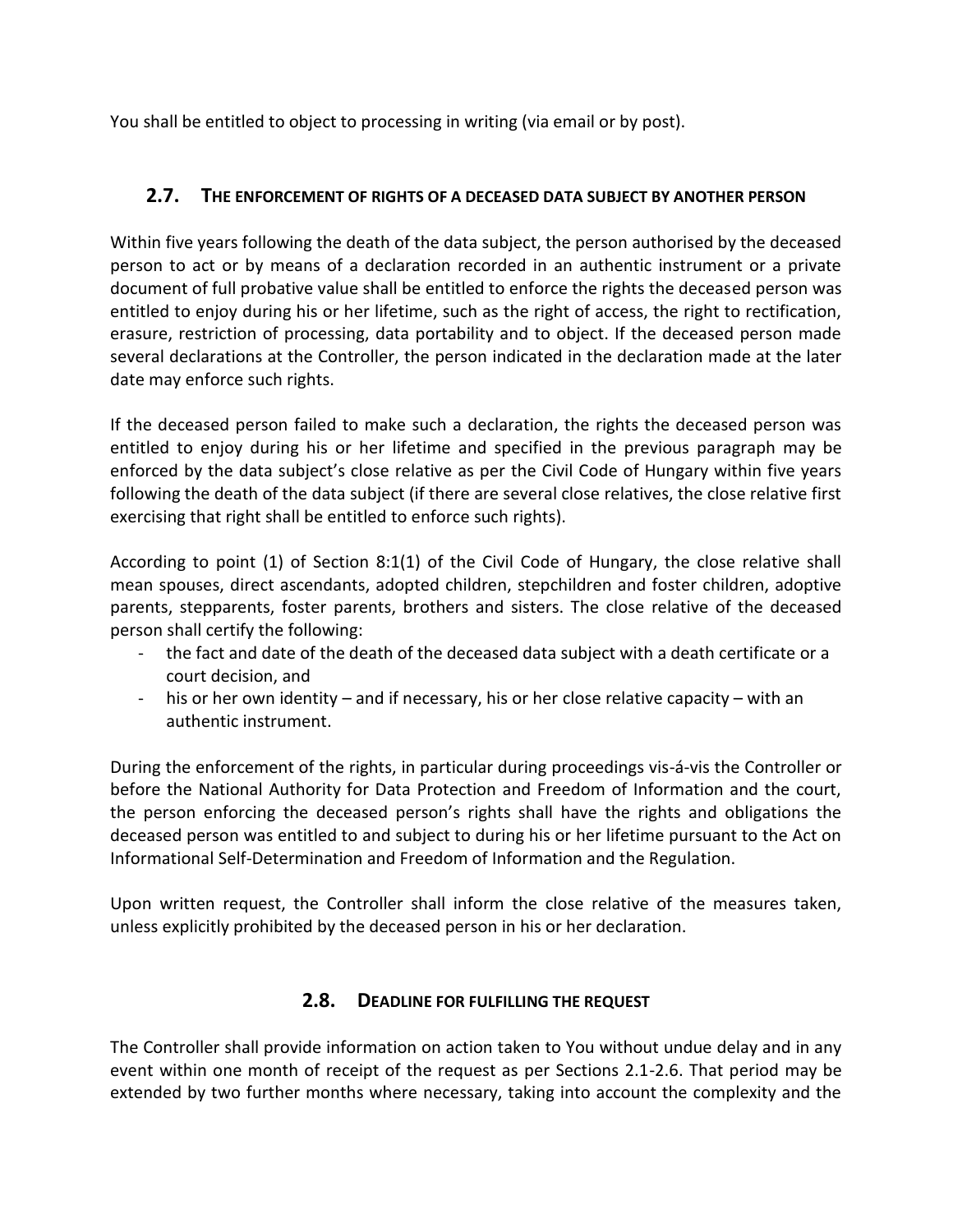number of the requests, but in such a case, the Controller shall inform You of any such extension within one month following the receipt of the request, together with the reasons for the delay, and of the possibility of lodging a complaint with a supervisory authority and seeking a judicial remedy.

Where requests from You are manifestly unfounded or excessive, in particular because of their repetitive character, for the fulfilment of the request the Controller may either charge a reasonable fee taking into account the administrative costs of providing the information or communication or taking the action requested or refuse to act on your request. The Controller shall bear the burden of demonstrating the manifestly unfounded or excessive character of the request.

Where You make the request by electronic form means, the information shall be provided by electronic means where possible, unless otherwise requested by You.

### **2.9. COMPENSATION AND TORT**

Any person who has suffered material or non-material damage as a result of an infringement of the Regulation shall have the right to receive compensation from the Controller and/or processor for the damage suffered. The processor shall be liable for the damage caused by processing only where it has not complied with obligations of the Regulation specifically directed to processors or where it has acted outside or contrary to lawful instructions of the Controller. The Controller or processor shall be exempt from liability if it proves that it is not in any way responsible for the event giving rise to the damage.

### **2.10. POSSIBILITIES TO ENFORCE RIGHTS**

You may exercise your rights in a written request sent via email or by post.

You cannot enforce your rights if the Controller demonstrates that it is not in a position to identify You. Where requests from You are manifestly unfounded or excessive, in particular because of their repetitive character, the Controller may charge a reasonable fee for the fulfilment of the request or refuse to act on the request. The Controller shall bear the burden of demonstrating the manifestly unfounded or excessive character of the request. Where the Controller has doubts concerning the identity of the natural person making the request, the Controller may request the provision of additional information necessary to confirm the identity of the person making the request.

Based on the Act on Informational Self-Determination and Freedom of Information, the Regulation and the Civil Code of Hungary (Act V of 2013), You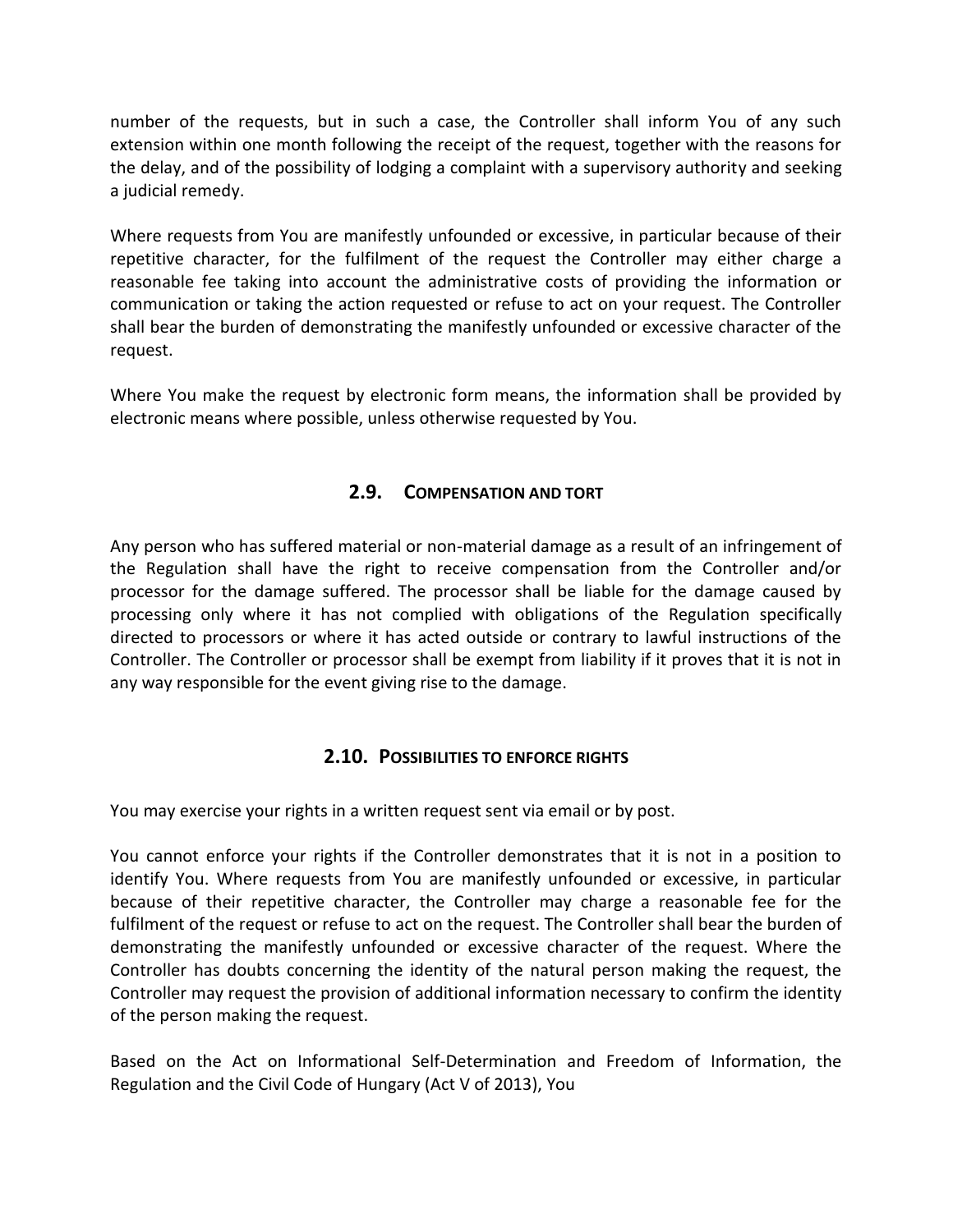- a) may lodge a complaint with or submit a request to the National Authority for Data Protection and Freedom of Information (H-1055 Budapest, Falk Miksa utca 9-11; https://www.naih.hu), OR
- b) may enforce your rights before the court. An action may be brought, at your choice, before the regional court based on your place of residence (the list and contact details of regional courts are available via the following link: https://birosag.hu/torvenyszekek).

# **3. MANAGEMENT OF PERSONAL DATA BREACHES**

Personal data breach means a breach of security leading to the accidental or unlawful destruction, loss, alteration, unauthorised disclosure of, or access to, personal data transmitted, stored or otherwise processed. The Controller shall keep a record for the purpose of checking the measures related to personal data breaches, providing information to the supervisory authority and You; the record shall include the personal data concerned, the data subjects and their number, the date and time, the circumstances and the effects of the breach as well as the measures taken to eliminate such breach.

In the case of a personal data breach, the Controller shall, without undue delay but not later than 72 hours, notify the personal data breach to the supervisory authority, unless the personal data breach is unlikely to result in a risk to the rights and freedoms of natural persons. When the personal data breach is likely to result in a high risk to your rights and freedoms, the Controller shall communicate the personal data breach to You without undue delay.

# **4. ACCESS TO DATA AND DATA SECURITY MEASURES, DATA TRANSFER**

### **4.1. ACCESS TO DATA, DATA TRANSFER**

The personal data are accessible to a strictly limited number of the Controller's employees and particular agents for the purpose of performing their tasks.

The Controller shall only provide the personal data processed by it to other bodies and public bodies in ways and for the purposes specified by law.

The Controller informs You that the court, the prosecutor, the investigation authority, the authority dealing with administrative offences, the administrative authority, the National Authority for Data Protection and Freedom of Information, or in accordance with statutory authorisation, other bodies may request the Controller to provide information, disclose or hand over data, or make documents available.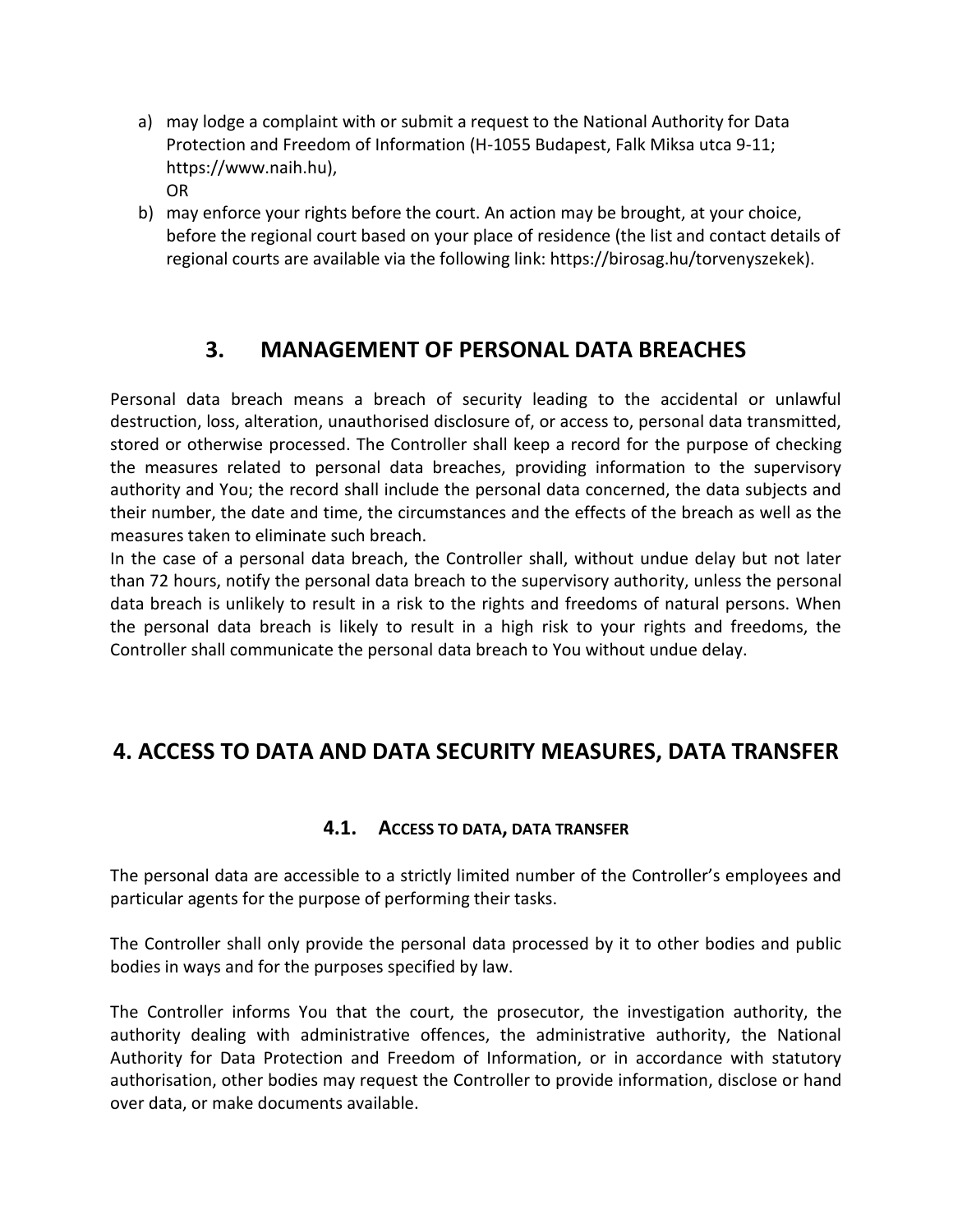The Controller shall disclose personal data to the authorities, if the authority indicated the exact purpose and the set of data, in the quantity and to the extent absolutely essential to achieve the purpose of the request.

### **4.2. DATA SECURITY MEASURES**

The Controller shall take every reasonable measure to ensure data security and provide an appropriate level of protection in particular against unauthorised access, alteration, transfer, disclosure, erasure or destruction as well as accidental destruction and corruption. The Controller shall ensure data security by applying appropriate technical and organisational measures.

The Controller shall choose and operate the IT devices applied for the processing of personal data during the provision of the service in a manner that:

- the processed data are available to the authorised persons (availability);
- the authenticity and authentication of the processed data are ensured (authenticity of processing);
- the unaltered state of the processed data is verifiable (data integrity);
- the processed data are protected against unauthorised access (data confidentiality).

During processing the Controller shall maintain

- confidentiality: it shall protect the information so that only the authorised persons may have access thereto;
- integrity: it shall protect the accuracy and completeness of the information and the processing method;
- availability: it shall ensure that when it is necessary for the authorised user, the desired information is actually accessible and the related tools are available.

In order to ensure compliance with the above requirements, the Controller shall, from time to time, make backups of the data available in its system, including your personal data. The legal basis for this processing activity is the Controller's legitimate interest, i.e. data recovery in the case of any data loss. Additional details are available in the Controller's Regulation on backup. Further information may be requested via the [adatvedelmitisztviselo@keler.hu](mailto:adatvedelmitisztviselo@keler.hu) email address.

The protection of personal data is further ensured by the fact that the Controller engages a data protection officer who is accountable to the Controller's senior management and shall not act under the instruction of any person when performing his or her tasks.

Where processing is to be carried out on behalf of the Controller, the Controller shall use only processors providing sufficient guarantees to implement appropriate technical and organisational measures in such a manner that the requirements of the Regulation will be met and the protection of your rights will be ensured.